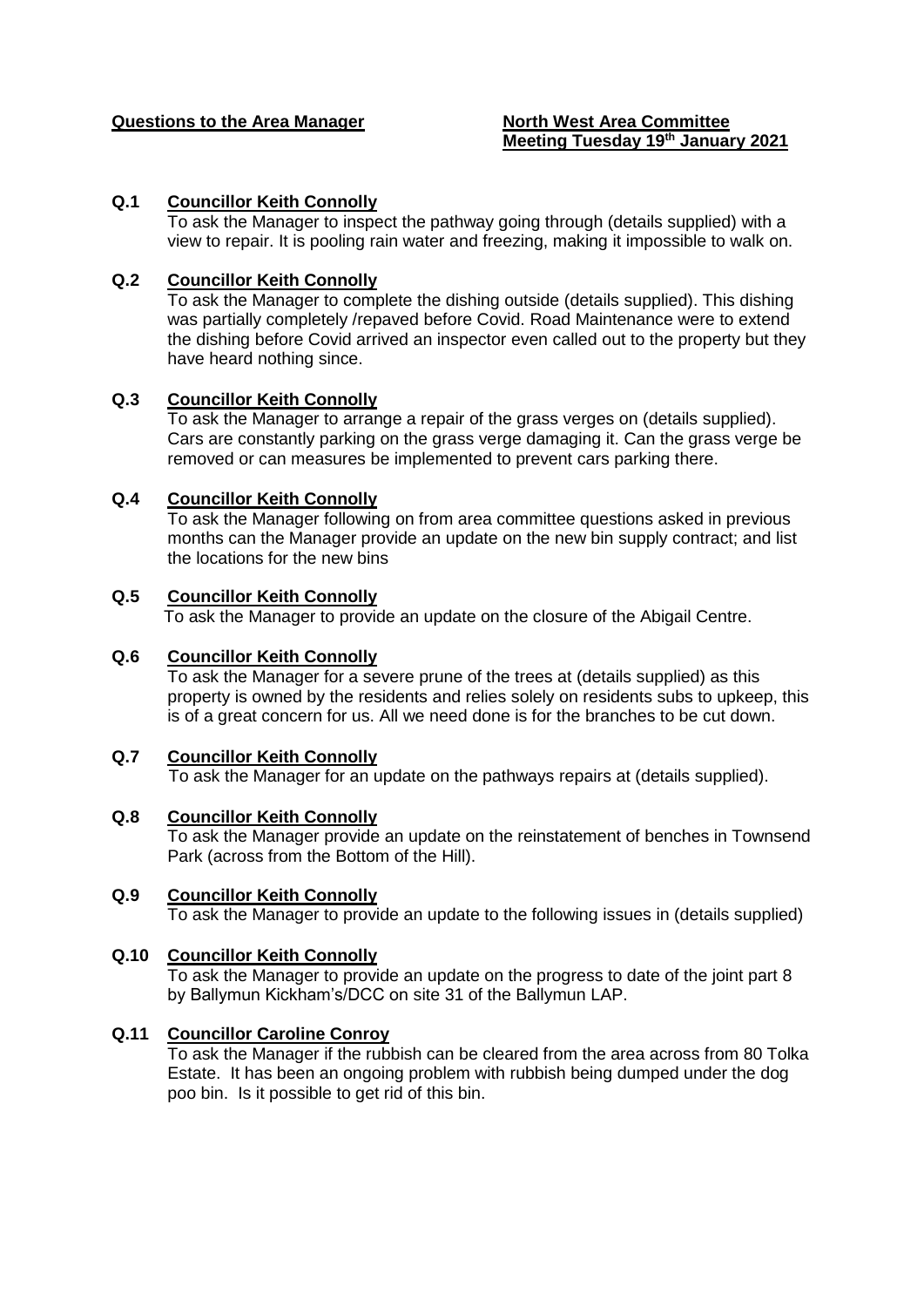#### **Q.12 Councillor Caroline Conroy**

To ask the Manager can another 30kph sign be put up just when you exit the car park at Albert College Park. Cars coming from this car park are entering a street with children playing

#### **Q.13 Councillor Caroline Conroy**

To ask the Manager can wildflowers be planted all along the middle section of the Ballymun Road for this coming year 2021.

#### **Q.14 Councillor Caroline Conroy**

To ask the Manager can a reminder be sent out to all groups on what is allowed to take place and not allowed under Covid restrictions

#### **Q.15 Councillor Noeleen Reilly**

To ask the Manager to clean the outdoor Gym Equipment in Poppintree Park,. There appears to be some sort of black substance on them which makes it impossible to use.

#### **Q.16 Councillor Noeleen Reilly**

To ask the Manager for an update on the new playground and gym equipment for Poppintree Park. What exactly is going in there and when it will be installed

#### **Q.17 Councillor Noeleen Reilly**

To ask the Manager to immediately repair the pot hole on Balbutcher Lane at the O'Cualann Building Site, this has caused a lot of damage to cars over the last number of weeks.

#### **Q.18 Councillor Noeleen Reilly**

To ask the Manager to resurface Balcurris Road. All the building work has caused considerable damage to the road.

#### **Q.19 Councillor Noeleen Reilly**

To ask the Manager to arrange a clean-up at Ballygall Parade and Crescent.

#### **Q.20 Councillor Noeleen Reilly**

To ask the Manager for an update on when demolition works in the old Ballymun Shopping Centre will be complete and when the marketing plan will be put together for future use.

#### **Q.21 Councillor Noeleen Reilly**

To ask the Manager for an update on the Abigail Centre and when it will be closed.

#### **Q.22 Councillor Noeleen Reilly**

To ask the Manager to try and expedite action with Fingal County Council at Dunsink in regards to horse welfare issues. There is huge concern within the community about the situation that horses are living in.

#### **Q.23 Councillor Noeleen Reilly**

To ask the Manager is there an update on the purchase of the block of apartments at Hampton Woods.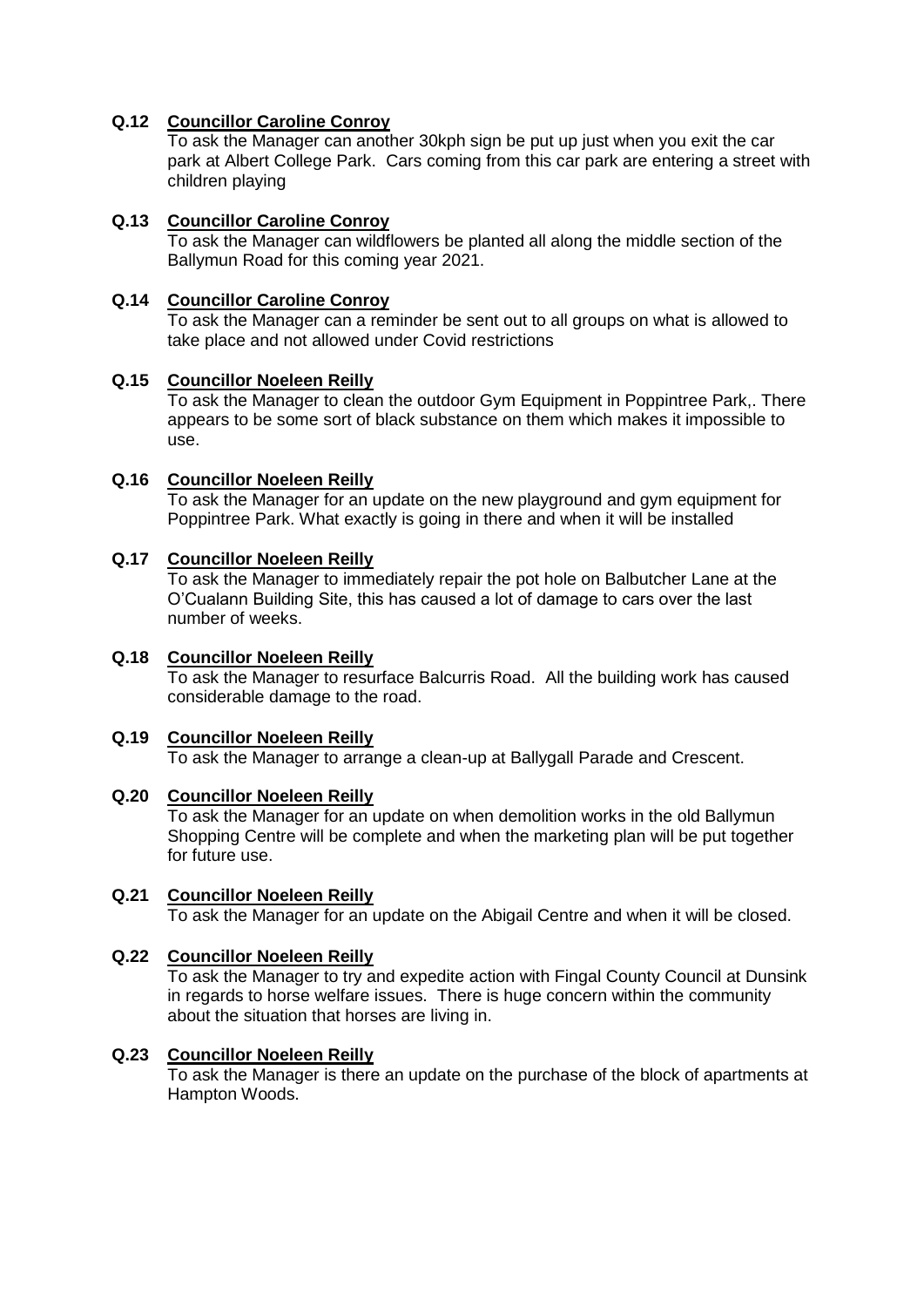#### **Q.24 Councillor Noeleen Reilly**

To ask the Manager to look again at the traffic lights at Shangan Road, Ballymun Road, the signals seem to discriminate against those within Ballymun, if the lights times can be extended.

#### **Q.25 Councillor Noeleen Reilly**

To ask the Manager to look at repairing the slabs outside Cairn Court.

#### **Q.26 Councillor Briege MacOscar**

To ask the Manager to replace the two missing bollards on the Seamus Ennis Road, outside the primary healthcare centre as there are holes in the pavement and cars are driving up on to the pavement making it hazardous for pedestrians and school children

#### **Q.27 Councillor Briege MacOscar**

To ask the Manager to provide an update on the repair of the wall at the junction of Beneavin Road and Ballygall Road West behind the bus stop.

#### **Q.28 Councillor Briege MacOscar**

To ask the Manager to review the safety of pedestrians at the shops on Ballygall Road West at the junction with Grove Road. Can bollards be installed to properly demarcate the carpark and pavement areas.

#### **Q.29 Councillor Briege MacOscar**

To ask the Manager to plant a replacement tree at [details supplied].

## **Q.30 Councillor Briege MacOscar**

To ask the Manager to remove the tree surrounds on Plunkett Crescent.

#### **Q.31 Councillor Mary Callaghan**

To ask the Manager for an update on finding an agreed location for the proposed City Farm in Ballymun

#### **Q.32 Councillor Mary Callaghan**

To ask the Manager how much was paid to external organisations to seize and euthanise stray horses in 2020 and how much was paid or donated to horse charities such as My Lovely Horse Rescue. How many stray horses were put down in 2020.

#### **Q.33 Councillor Mary Callaghan**

To ask the Manager to remove litter from the field next to Lidl in Ballymun Road as there is a lot of rubbish particularly at the section facing onto Ballymun Road which is unsightly to passers-by.

# **Q.34 Councillor Mary Callaghan**

To ask the Manager to fix a pothole on Balcurris Road where there is a right hand turn into a parking area in front of The Turnpike.

#### **Q.35 Councillor Mary Callaghan**

To ask the Manager if it possible to paint the walls on Balcurris Road at the parking area in front of The Turnpike as they are very unsightly.

#### **Q.36 Councillor Mary Callaghan**

To ask the Manager for timescales on the resurfacing of Tolka Cottages which was to be done in 2020.